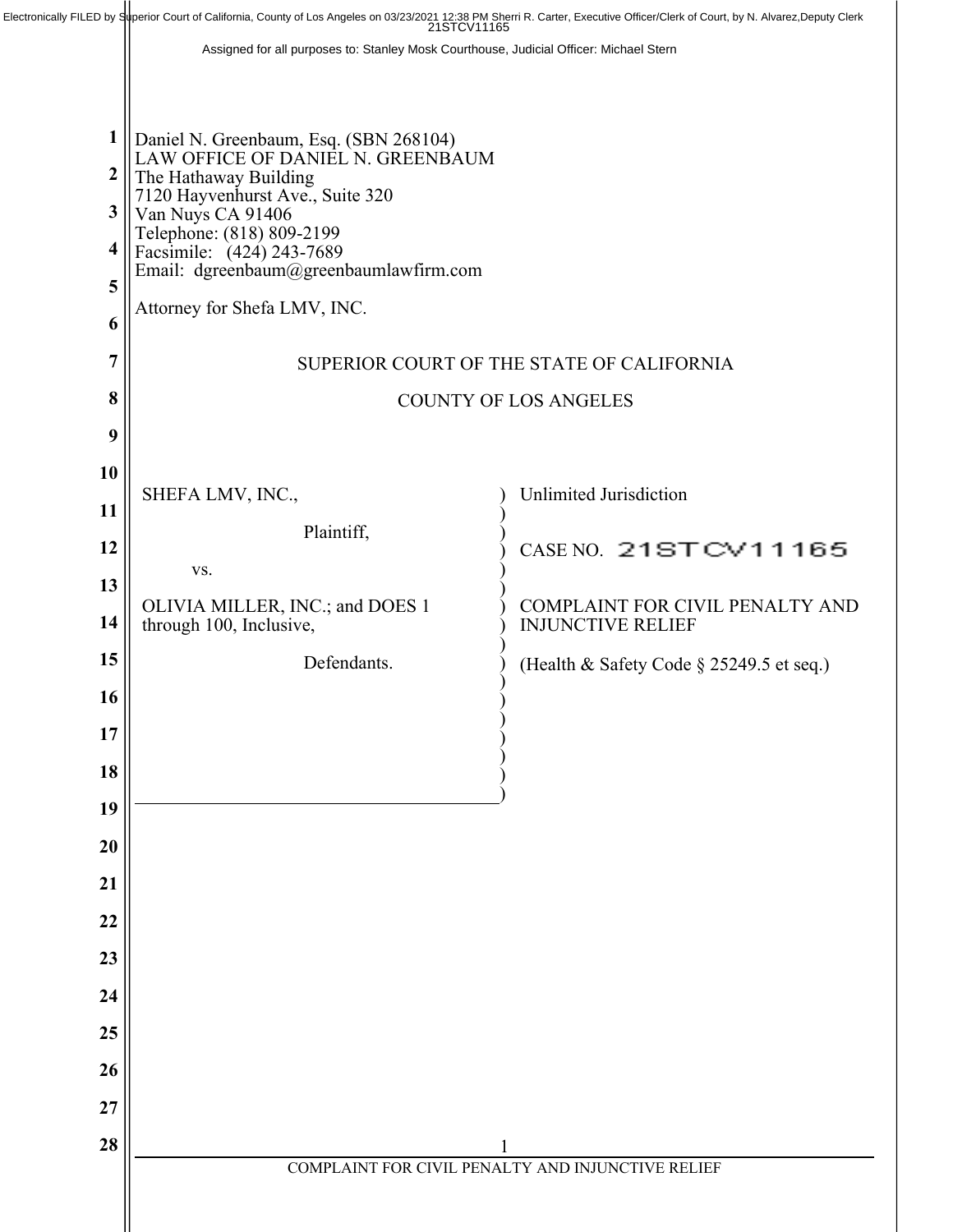**1**

Plaintiff, Shefa LMV, INC., hereby alleges:

**2 3 4 5 6 7 8 9 10 11 12 13 14 15 16 17 18 19 20 21 22 23 24 25 26 27 28** || 2 COMPLAINT FOR CIVIL PENALTY AND INJUNCTIVE RELIEF **I. PRELIMINARY STATEMENT** 1. This complaint seeks to remedy the failure of Defendants to warn persons of exposure to Di[2-Ethylhexyl] Phthalate ("DEHP"), a chemical known to the State of California to cause cancer and/or reproductive harm. 2. Under the Safe Drinking Water and Toxic Enforcement Act of 1986, Health & Safety Code § 25249.6 (also known as "Proposition 65") businesses must provide persons with a "clear and reasonable warning" before exposing individuals to chemicals known to the state to cause cancer, birth defects or other reproductive harm. **II. PARTIES** 3. Plaintiff is a non-profit public benefit corporation formed pursuant to the laws of the State of California, made up of California citizens, represented by and through its counsel of record, the Law Office of Daniel N. Greenbaum. 4. Health & Safety Code § 25249.7(d) provides that actions to enforce Proposition 65 may be brought by "any person in the public interest." 5. Defendant OLIVIA MILLER, INC., is a business entity with ten or more employees that sells, or has, at times relevant to this complaint, authorized the manufacture, distribution, or sale of plastic backpack products manufactured by or for Defendant, imported by or for Defendant, or distributed or sold by or for Defendant, including, but not limited to, Mini Heart Clear Backpack; UPC: 657486565099; SKU: 68593924, that contain DEHP, for sale within the State of California, without first giving clear and reasonable warning. 6. The identities of DOES 1 through 100 are unknown to Plaintiff at this time; however, Plaintiff suspects they are business entities with at least ten or more employees that at all times relevant to this complaint, authorized the manufacture, distribution, or sale of plastic backpack products manufactured by or for Defendant, imported by or for Defendant, or distributed or sold by or for Defendant, including, but not limited to, Mini Heart Clear Backpack; UPC: 657486565099;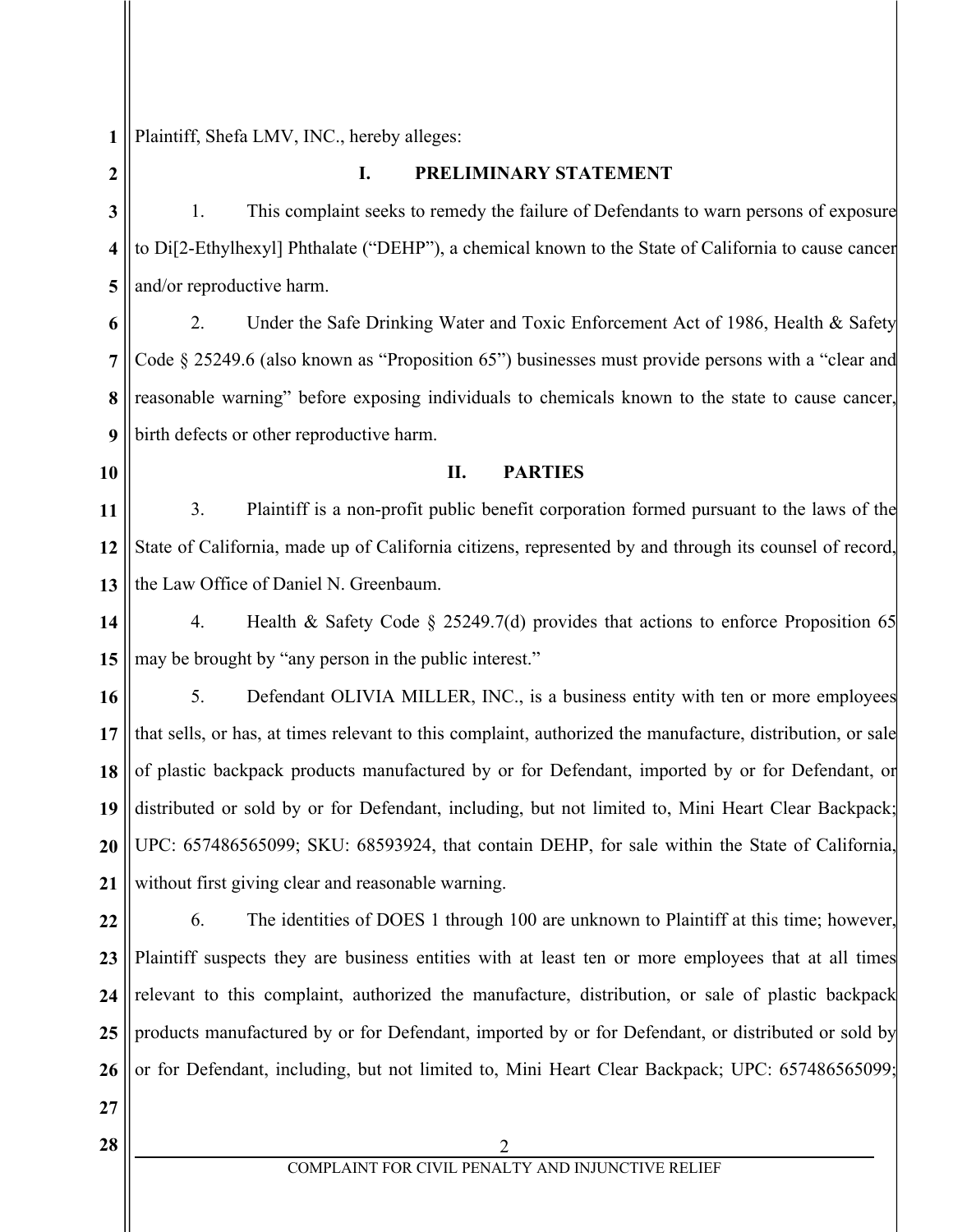**1 2** SKU: 68593924, that contain DEHP, for sale within the State of California, without first giving clear and reasonable warning.

**3 4 5 6 7 8** 7. Defendants named in paragraphs 5 and 6 have at all times relevant to this complaint, authorized the manufacture, distribution, or sale of plastic backpack products manufactured by or for Defendant, imported by or for Defendant, or distributed or sold by or for Defendant, including, but not limited to, Mini Heart Clear Backpack; UPC: 657486565099; SKU: 68593924, that contain DEHP (hereinafter "PRODUCTS"), for sale within the State of California, without first giving clear and reasonable warning.

**9**

#### **III. JURISDICTION AND VENUE**

**10 11** 8. This Court has jurisdiction pursuant to California Constitution Article VI, section 10, because this case is a cause not given by statute to other trial courts.

**12 13 14 15 16** 9. This Court has jurisdiction over Defendants, because they are business entities that do sufficient business, have sufficient minimum contacts in California, or otherwise intentionally avail themselves of the California market, through the sale, marketing, and use of its products in California, to render the exercise of jurisdiction over it by the California courts consistent with traditional notions of fair play and substantial justice.

**17 18** 10. Venue is proper in this Court because the cause, or part thereof, arises in Los Angeles County because Defendant's products are sold and consumed in this county.

**19**

**24**

**25**

**26**

**27**

## **IV. STATUTORY BACKGROUND**

**20 21** 11. The Safe Drinking Water and Toxic Enforcement Act of 1986 is an initiative statute passed as "Proposition 65" by a vote of the people in November of 1986.

**22 23** 12. The warning requirement of Proposition 65 is contained in Health & Safety Code § 25249.6, which provides:

> No person in the course of doing business shall knowingly and intentionally expose any individual to a chemical known to the state to cause cancer or reproductive toxicity without first giving clear and reasonable warning to such individual, except as provided in Section 25249.10.

**28**  $\parallel$  3

# COMPLAINT FOR CIVIL PENALTY AND INJUNCTIVE RELIEF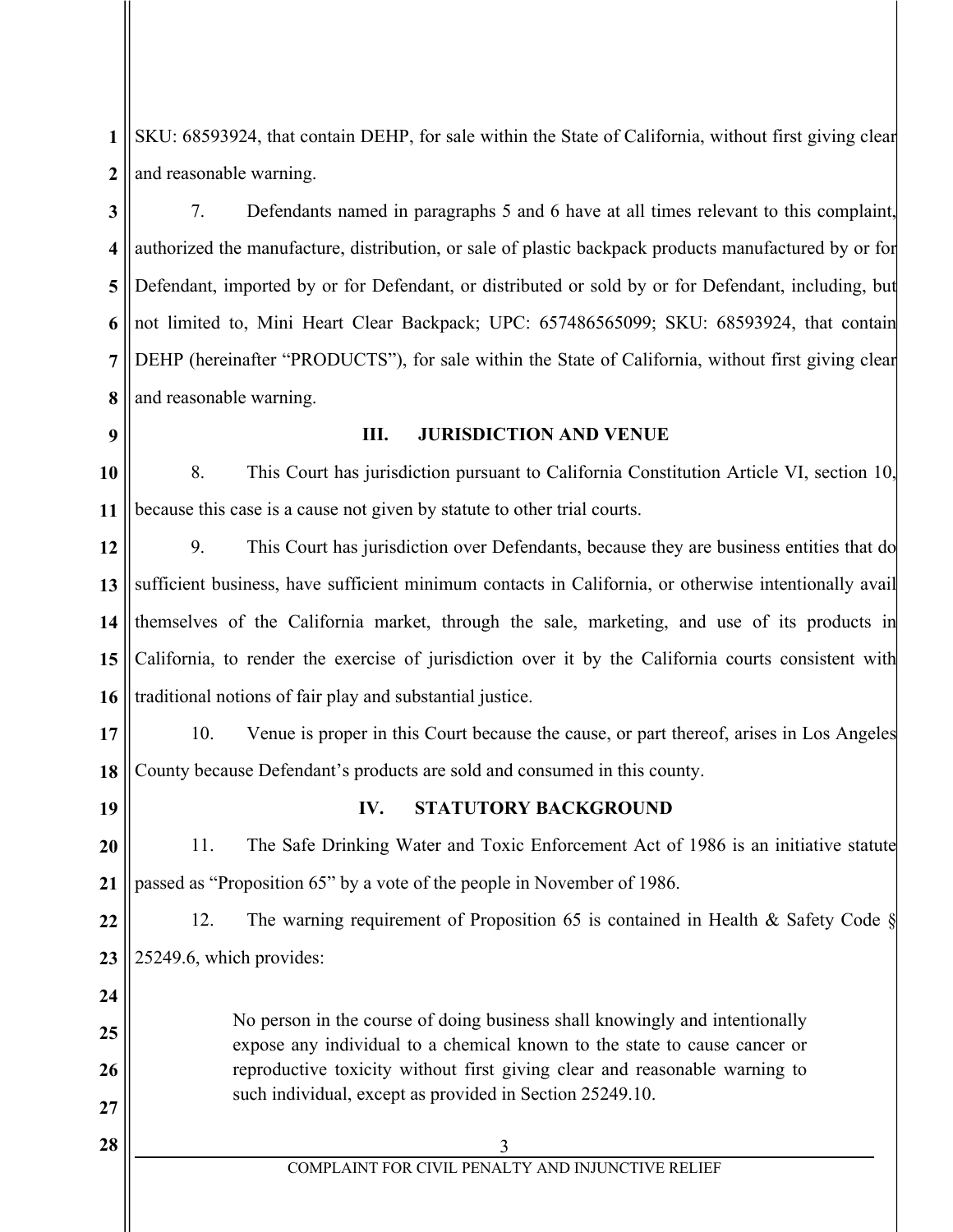- **1 2 3 4 5 6 7 8 9 10 11 12 13 14 15 16 17 18 19 20 21 22 23 24 25 26 27 28** 4 13. An exposure to a chemical in a consumer product is one "which results from a person's acquisition, purchase, storage, consumption, or other reasonably foreseeable use of a consumer good, or any exposure that results from receiving a consumer service." (27 CCR 25602(b)) 14. Proposition 65 establishes a procedure by which the State develops a list of chemicals 'known to the State to cause cancer or reproductive toxicity." (Health & Safety Code  $\S 25249.8$ .) 15. No warning need be given concerning a listed chemical until one year after the chemical first appears on the list. (Health & Safety Code  $\S 25249.10(b)$ .) 16. Any person "violating or threatening to violate" the statute may be enjoined in any court of competent jurisdiction. (Health & Safety Code, § 25249.7.) 17. To "threaten to violate" is defined to mean "to create a condition in which there is a substantial probability that a violation will occur." (Health & Safety Code  $\S 25249.11(e)$ .) 18. In addition, violators are liable for civil penalties of up to \$2,500 per day for each violation, recoverable in a civil action. (Health & Safety Code § 25249.7 (b).) 19. Actions to enforce the law "may be brought by the Attorney General in the name of the People of the State of California [or] by any district attorney [or] by any City Attorney of a City having a population in excess of 750,000 . . ." (Health & Safety Code § 25249.7(c).) 20. Private parties are given authority to enforce Proposition 65 "in the public interest," but only if the private party first provides written notice of a violation to the alleged violator, the Attorney General, and every District Attorney in whose jurisdiction the alleged violation occurs. 21. If no public prosecutors commence enforcement within sixty days, then the private party may sue. (Health & Safety Code § 25249.7(d).) **V. FACTS** 22. DEHP was placed on the Governor's list of chemicals known to the State to cause cancer on January 1, 1988. (27 CCR 27001(b)) 23. DEHP was placed on the Governor's list of chemicals known to the State to cause reproductive toxicity on October 24, 2003. (27 CCR 27001(b))
	- COMPLAINT FOR CIVIL PENALTY AND INJUNCTIVE RELIEF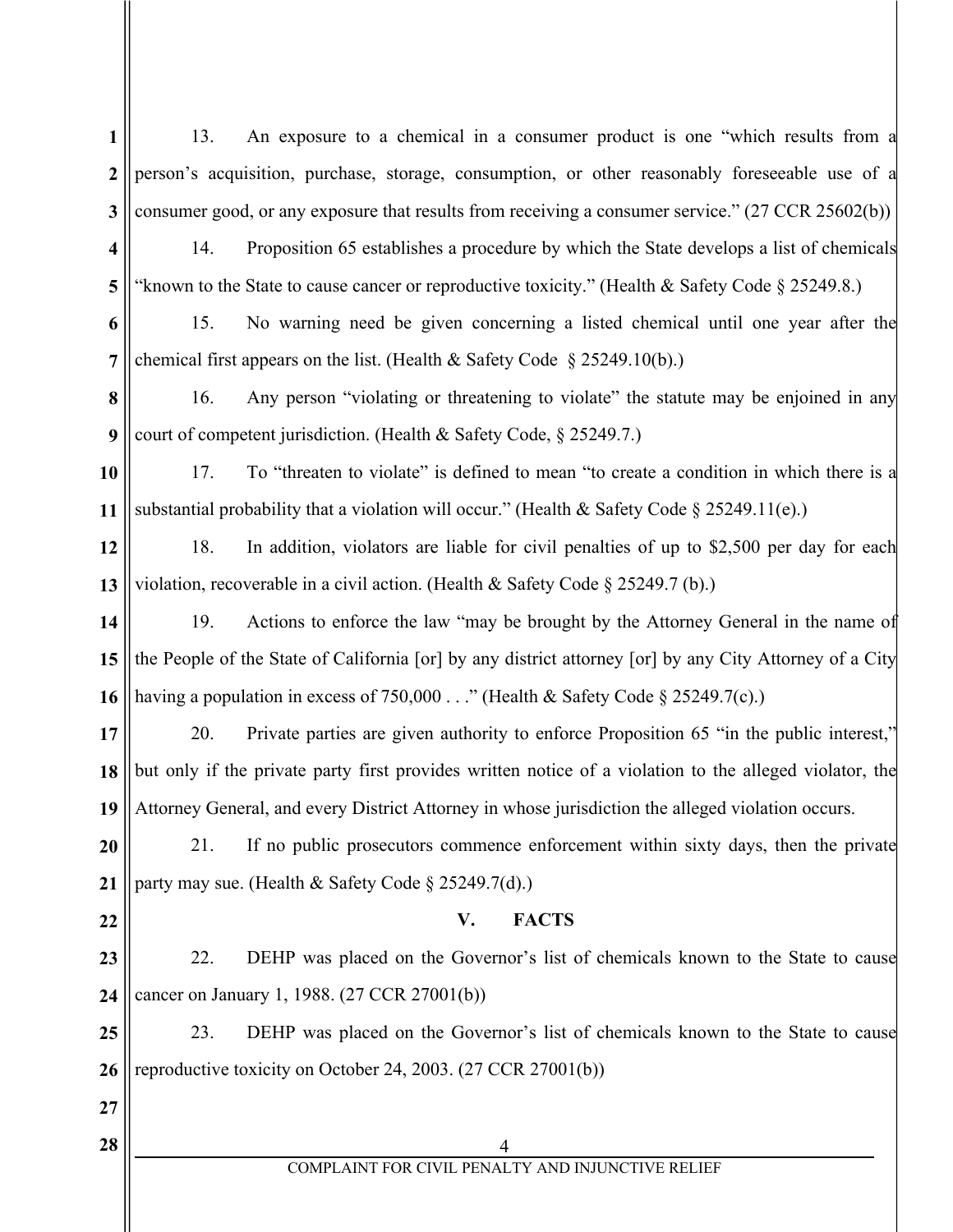| 1                | Defendant OLIVIA MILLER, INC. is the manufacturers and distributors of the<br>24.                    |  |  |
|------------------|------------------------------------------------------------------------------------------------------|--|--|
| $\boldsymbol{2}$ | PRODUCTS for use by individuals in the home and other endeavors.                                     |  |  |
| 3                | 25.<br>The PRODUCTS are sold through various retailers, including but not limited to                 |  |  |
| 4                | Bealls, Inc., to consumers located in California for use by citizens of the State of California.     |  |  |
| 5                | On March 25, 2020, Plaintiff's expert prepared a report summarizing the results of<br>26.            |  |  |
| 6                | analysis on the PRODUCTS, including the amount of the DEHP in the product.                           |  |  |
| 7                | Based on the levels, Plaintiff's expert opined that use of the PRODUCTS would lead<br>27.            |  |  |
| 8                | to exposure to DEHP above the safe harbor levels set by the Office of Environment Health Hazard      |  |  |
| 9                | Assessment (OEHHA).                                                                                  |  |  |
| 10               | 28.<br>Based on that report and opinion, Plaintiff and its counsel prepared a Notice of              |  |  |
| 11               | Violation.                                                                                           |  |  |
| 12               | 29.<br>Pursuant to the statute and regulations referenced above, on April 6, 2020, Plaintiff         |  |  |
| 13               | served a Sixty Day Notice of Violation on the Office of the Attorney General, Defendants, as well as |  |  |
| 14               | all required public agencies.                                                                        |  |  |
| 15               | 30.<br>Plaintiff is unaware of any governmental prosecution against Defendants.                      |  |  |
| 16               | At least sixty days have elapsed since service of the Notice of Violation.<br>31.                    |  |  |
| 17               | 32.<br>Based upon consultation with experts, Plaintiff alleges that individuals who purchase,        |  |  |
| 18               | handle, or use the PRODUCTS are exposed to DEHP chiefly through:                                     |  |  |
| 19               | contact between the item and the skin;<br>a.                                                         |  |  |
| 20               | $\mathbf b$ .<br>transfer of DEHP from the skin to the mouth, both by transfer of DEHP               |  |  |
| 21               | directly from the hand to mouth, and indirectly by transfer of DEHP from the skin to objects         |  |  |
| 22               | that are placed in the mouth, such as food; and                                                      |  |  |
| 23               | through absorption of DEHP through the skin.<br>c.                                                   |  |  |
| 24               | Such individuals are thereby exposed to the DEHP that is present on or in the<br>33.                 |  |  |
| 25               | PRODUCTS during the intended and reasonably foreseeable use of the PRODUCTS.                         |  |  |
| 26               |                                                                                                      |  |  |
| 27               |                                                                                                      |  |  |
| 28               | 5                                                                                                    |  |  |
|                  | COMPLAINT FOR CIVIL PENALTY AND INJUNCTIVE RELIEF                                                    |  |  |
|                  |                                                                                                      |  |  |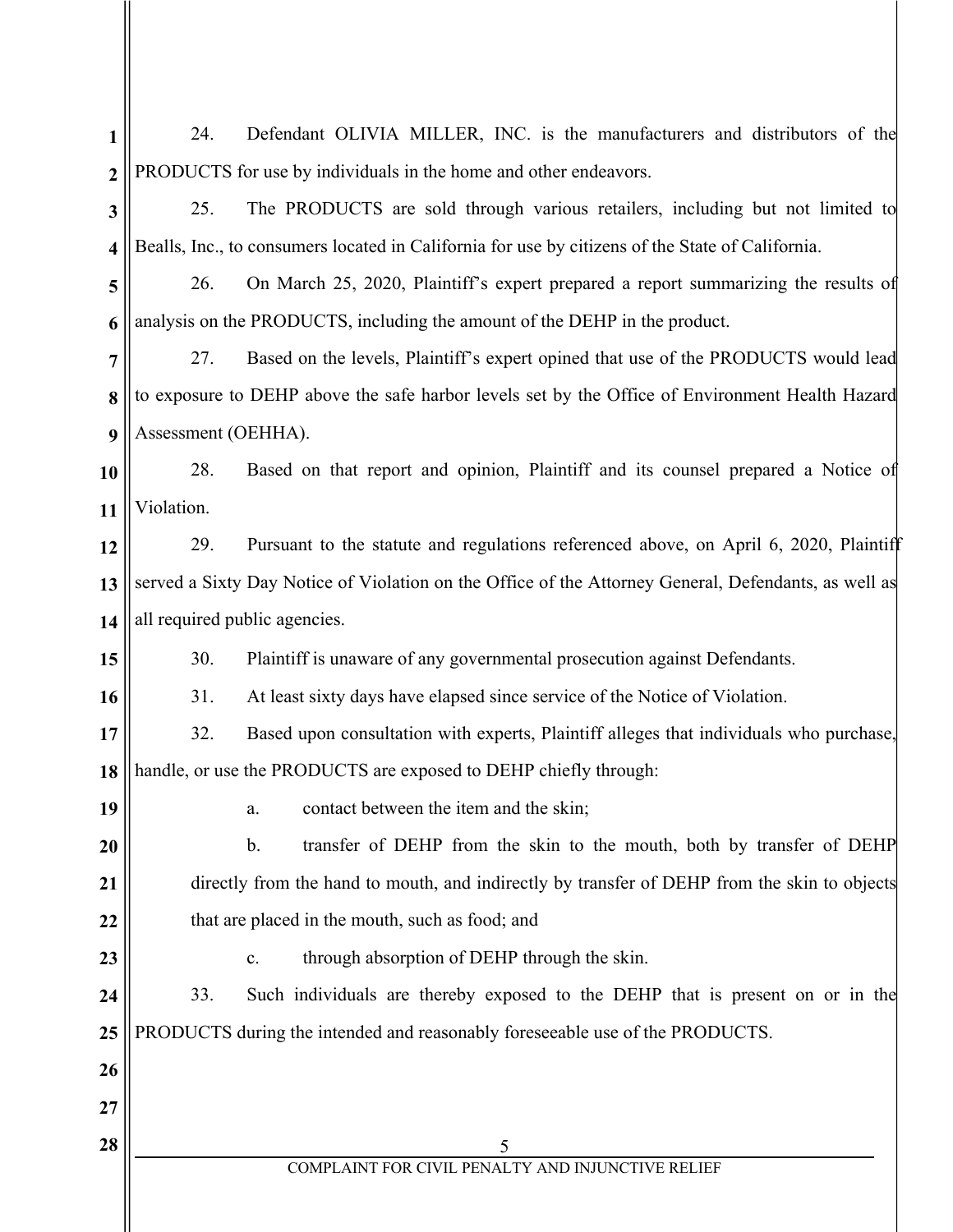- **1 2 3** 34. At all times material to this complaint, Defendants have had knowledge that the PRODUCTS contain DEHP and that an individual's skin may contact DEHP through the intended and reasonably foreseeable use of the PRODUCTS.
- **4 5** 35. At all times material to this complaint, Defendants have had knowledge that individuals within the State of California handle the PRODUCTS, which contain DEHP.

**6 7** 36. At all times material to this complaint, Defendants knew that the PRODUCTS were sold throughout the State of California in large numbers, and Defendants profited from such sales.

**8 9** 37. Notwithstanding this knowledge, Defendants intentionally authorized and reauthorized the sale of the PRODUCTS, thereby exposing consumers to DEHP.

**10 11** 38. At all times material to this complaint, therefore, Defendants have knowingly and intentionally exposed individuals within the State of California to DEHP.

**12 13 14 15 16** 39. The exposure is knowing and intentional because it is the result of the Defendant's deliberate act of authorizing the sale of products known to contain DEHP, in a manner whereby these products were, and would inevitably be, sold to consumers within the state of California, and with the knowledge that the intended use of this PRODUCTS would result in exposures to DEHP by individuals within the State of California.

**17 18 19 20** 40. Defendants have failed to provide clear and reasonable warnings that the use of the PRODUCTS in question in California results in exposure to a chemical known to the State of California to cause cancer, birth defects, and other reproductive harm, and no such warning was provided to those individuals by any other person.

**22**

**21**

## **VI. FIRST CAUSE OF ACTION**

## **(Against All Defendants for Violation of Proposition 65)**

**24 25**

**23**

41. Paragraphs 1 through 40 are re-alleged as if fully set forth herein.

**26** 42. By committing the acts alleged above, Defendants have, in the course of doing business, knowingly and intentionally exposed individuals in California to chemicals known to the

**27**